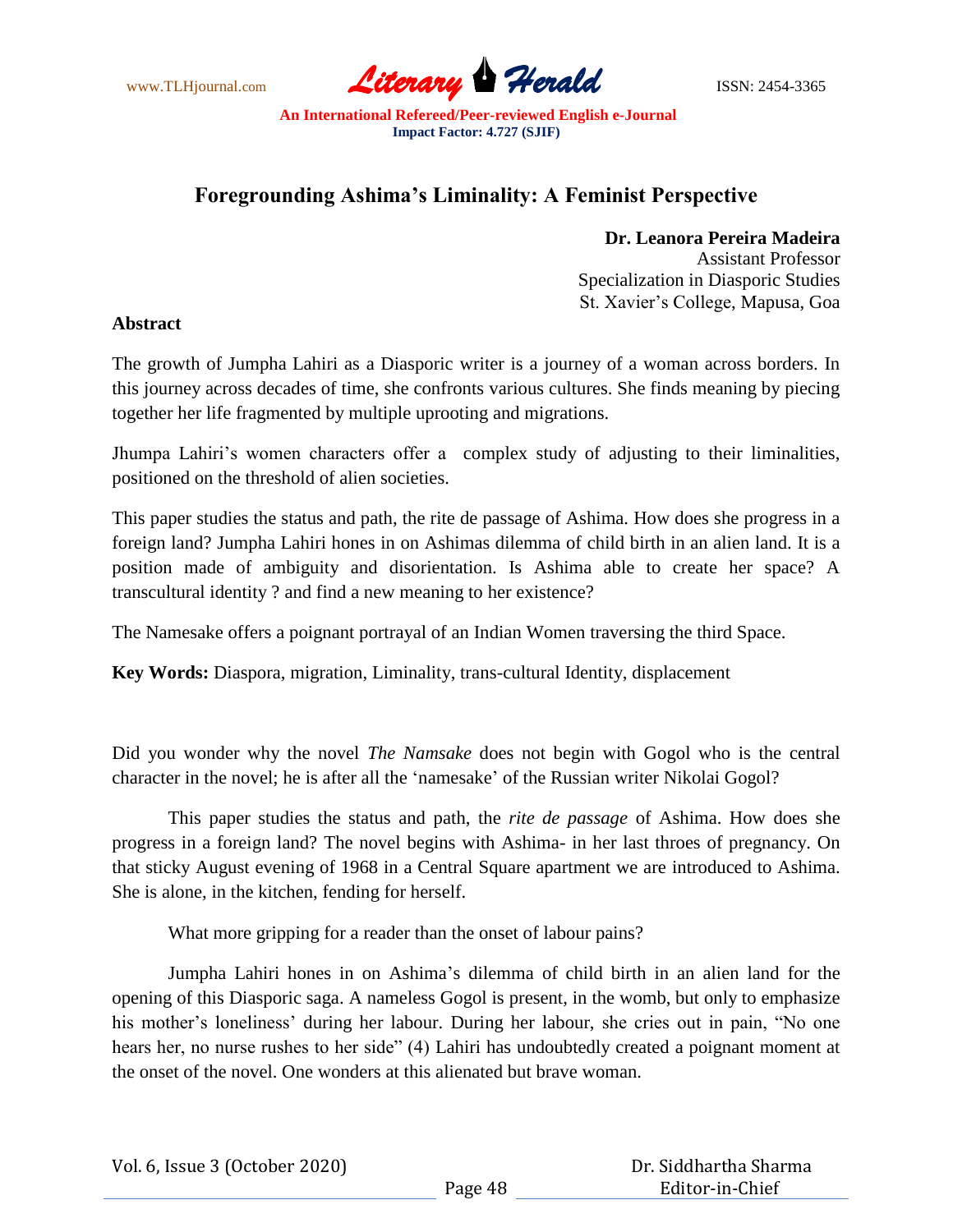

Though she is assured she is going to have a normal delivery, "nothing feels normal to Ashima" (5) She knows she will survive the pain. "It's the consequence: mother hood in a foreign land… But she is terrified to raise a child in a country where she is related to no one, where she knows so little, where life seems so tentative and spare" (6)

The Indian woman"s resilience and ability to create life cannot be doubted. "Throughout the experience [pregnancy], in spite of her growing discomfort, she"d been astonished by her body"s ability to make life, exactly as her mother and grandmother and all her great grandmothers had done" (6)

Her experience on her labour bed, alone in a foreign land, is impressionable. She is told she is three centimetres dilated. She has no idea of the term "dilated". Ashoke not understanding her dilemma leaves her alone disappears. Ashima can hear another father professing love to his wife undergoing the pangs of labour. In the west husbands do not leave their wives alone at labour. Bringing the child into the world is a shared experience. Moreover, the reader is further informed that it was the first time in her life she has slept alone in her life. In India, especially during child birth, the whole family offers comfort and support. A complete "U" turn for poor Ashima. From familial security in India, she is alienated in a foreign country. Her in-betweenity between two contrasting worlds is foregrounded in this chapter.

Without rhetoric or circumlocution Ashima"s journey into Diaspora, exposes the transmigrant's journey across the unknown and conquering the unknown. Ashima's life is a product of Indian tradition, where a woman is tied in fantastic knots. She is also forced to live with and to untangle these knots of complexities in Diaspora

Un-surprisingly the novel begins with introducing a pregnant Ashima, alone in her apartment, is concocting "a humble approximation" (1) of her usual snack enjoyed on the sidewalks in Calcutta. Here the author again through the *bhel* snack, is foregrounding her alienation from home and her craving for anything native. "Even now that there is barely space inside her, it is the one thing [*bhel]* she craves." We all know pregnancy is a time of illogical craving for women, so how can we explain the logical craving for home together with the illogical hormonal cravings?? – In short Ashima has gone through an up-rootedness. In this new space she in trying to connect to the past. But like all Indian women of that generation she knows she has to overcome her own longings and be the perfect wife and mother.

## **The Peripheries and the silent wife**

Like most traditional Indian women, even in  $20<sup>th</sup>$  century liberal America, Ashima does not address her husband by his name. We are told, "She has adopted his surname but refuses, for propriety"s sake to utter his first." (2) Like the Bengali wives in India she maintains the tradition

| Vol. 6, Issue 3 (October 2020) |         | Dr. Siddhartha Sharma |
|--------------------------------|---------|-----------------------|
|                                | Page 49 | Editor-in-Chief       |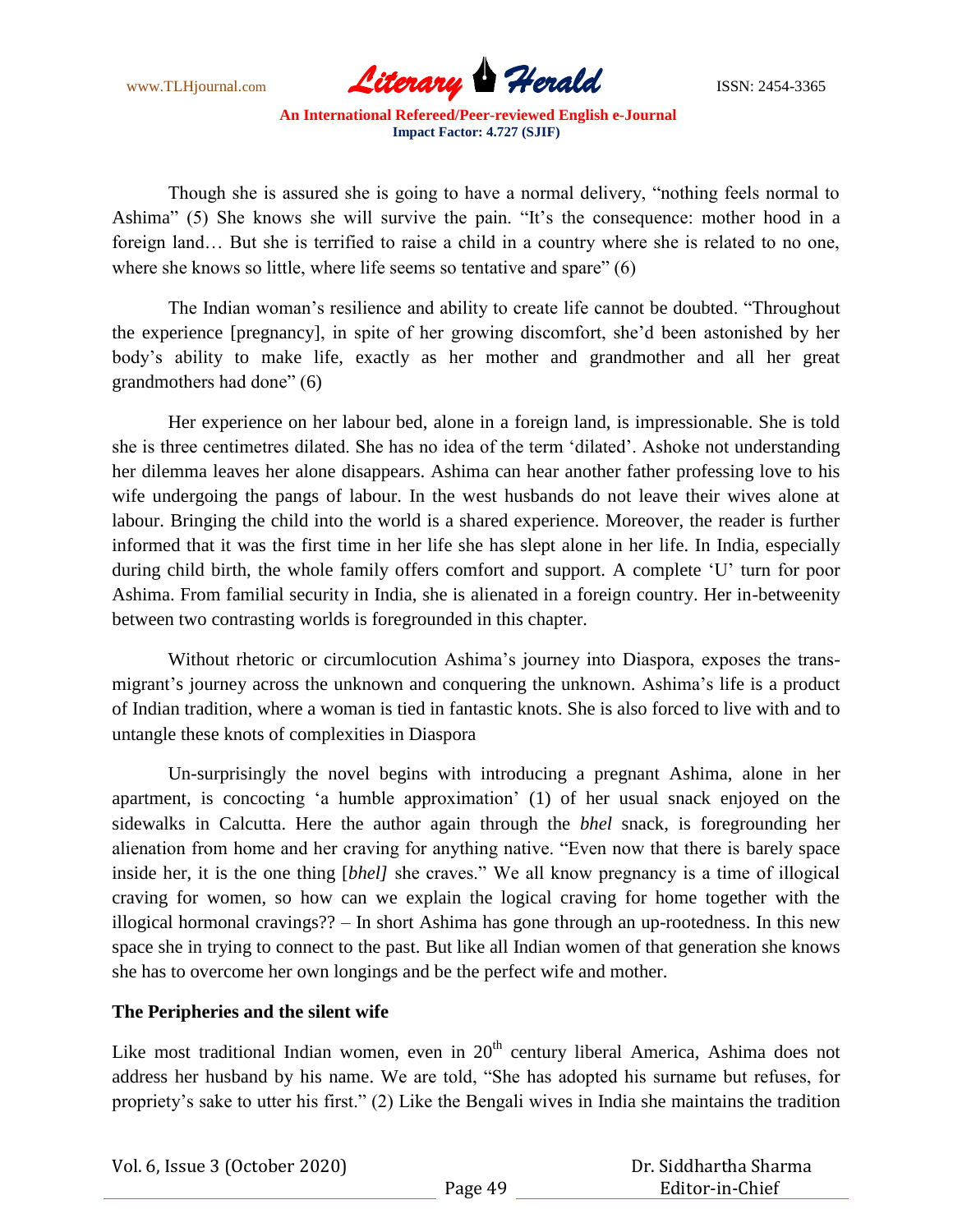

of respect and propriety. "And so, instead of saying Ashoke"s name, she utters the interrogative that has come to replace it, which translates roughtly as "Are you listening to me?" (2) My guess is it is *Suniye Ji.* "It is not the thing Bengali wives do", (2) the narrator emphasizes. Daring to address the husband by his first name is not the thing an Indian wife did in the past centuries.

When the Gangulis move to a university town of Boston and Ashoke has the job he dreamt of, "For Ashima, migrating to the suburbs feels more drastic, more distressing than the move from Calcutta to Cambridge had been." (49)

*Bhel* has become her comfort food. In Boston she realizes that "Being a foreigner is a sort of lifelong pregnancy- a perpetual wait, a constant burden, a continuous feeling out of sorts. It is an on-going responsibility, a parenthesis in what had once been ordinary life, only to discover that that previous life had vanished, replaced by something more complicated and demanding." (49-50)

## **From Liminality to the Centre**

The mother constitutes the epicentres of the child"s growing up life. And Ashima is ever present for Gogol. At the same time, she continues to competently complete the housework. All this time her husband is locked in the bedroom studying for his doctoral candidature. No academic accolades for Ashima, in Diapora. So true was Virginia Wolf, in "A Room of her own". That is the privilege of the man.

At the end of the novel we see Ashima occupying the centre of not only her husband"s life but also a strong pillar for her children.

## **Ashima the House wife**

Ashima does not forget her Bengali traditions. She meticulously plans the *Annaprasan*, the Rice Ceremony when Gogol is six months old.

Her heart aches when she hears her brother address her as DIDI mening older sister, across so many miles and spaces. (44) She is unablr to attenf the funeral of her father.

For Ashima the idea of migrating emerged when Ashoke and his father visited her family with a proposal of marriage. "Ashima had never heard of Boston, or of fiber optics. She was asked whether she was willing to fly on a plane and then if she was capable of living in a city characterized by severe, snowy winters, alone." (9)

Ashoke had been living abroad two years then pursuing a PH. D and researching in a field of fiber optics.

| Vol. 6, Issue 3 (October 2020) |         | Dr. Siddhartha Sharma |
|--------------------------------|---------|-----------------------|
|                                | Page 50 | Editor-in-Chief       |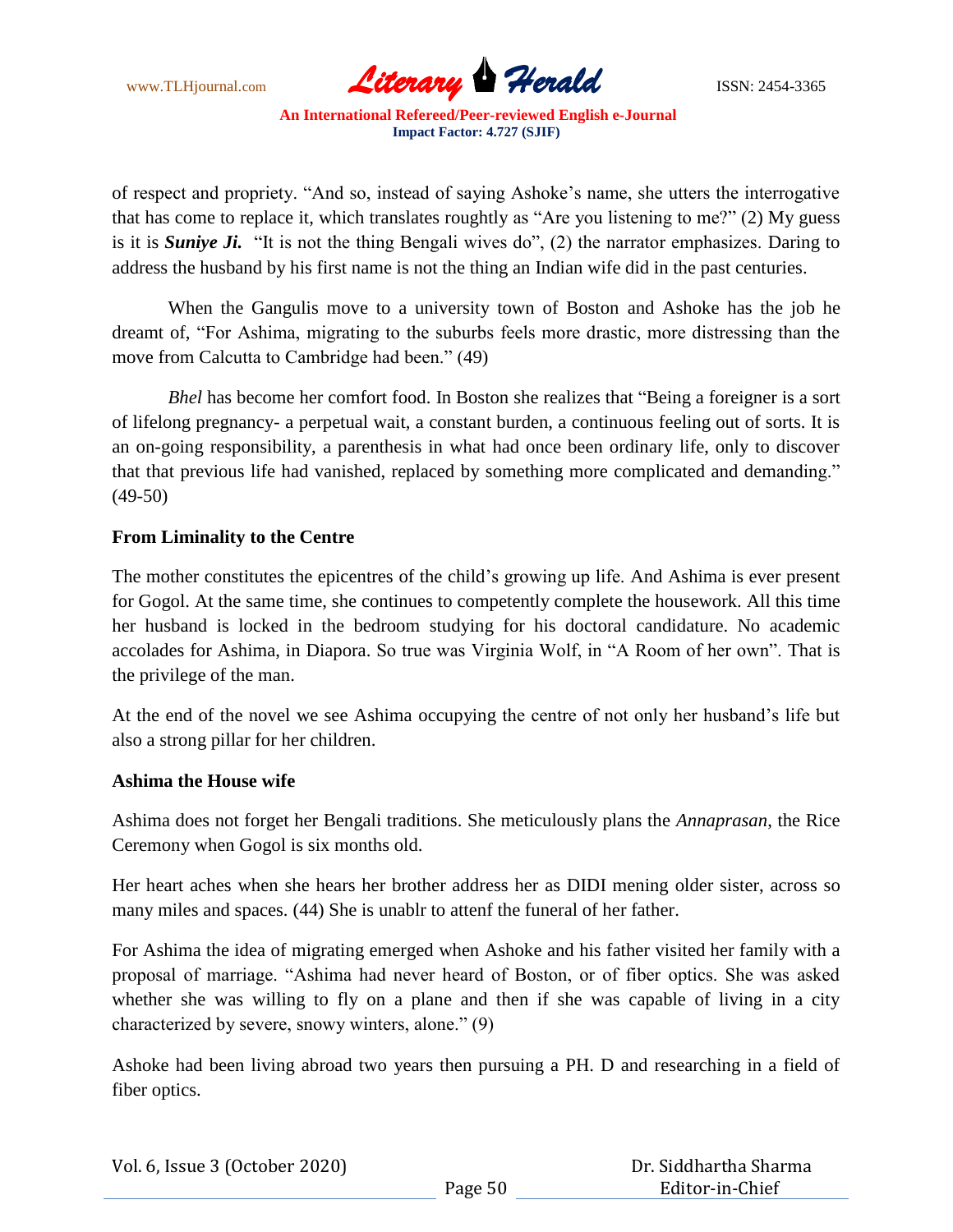

Rearing a child away in a distant land takes its toll on Ashima. The home work soon after child birth seems unbearable to Ashima. "As she walks through the rooms it irks her that there are dirty dishes stacked in the kitchen, that the bed has not been made. Until now Ashima had accepted that there is no one to sweep the floor, or do the dishes, or wash cloths, or shop for groceries, or prepare a meal on the days she is tired or homesick or cross." (32)

Ashima had resigned herself to this reality in America. "She has accepted that the very lack of such amenities is the American way. But now, with the baby crying in her arms, her breasts swollen with milk, her body coated with sweat, her groin still so sore she can scarcely sit, it is suddenly unbearable." (32)

Ashoke keeps encouraging her. He assures her she will get used to doing the work, Ashima wished to return to India. An important reason is the presence of family in India. Impulsively she admits to Ashoke, "I 'm saying I'm don't want to raise Gogol alone in this country. It's not right"( 33). Then adamantly she adds, "I want to go back". (33)

Ashoke being a sensitive man was always aware of the way Ashima missed her home and her home land. The strain of life in America showed on her visage. Her features became leaner and sharper. On his return from university Ashok often found her "[morose], in bed, rereading her parent"s letters." (33)Ashoke also often found her crying in bed, missing home.

Seeing her maladjustment, Ashoke blamed himself for marrying her and making her leave behind all that was familiar.

But Ashoke had no intention to return to India. More over her remembers Ghosh"s confession on the train before the fateful accident. Ghosh had returned from England for the sake of his wife. Before Ghosh died in the train accident he admitted to Ashok, "It was my greatest regret, coming back" (33).

Ashima is forced to cope with the unknown American life. When Ashok goes back to MIT, she is alone with the child. The first time she runs out of rice and unable to find help, she decides to brave the unknown and makes her maiden trip to the supermarket.

In her home she begins to run her house on American lines. She commences using Melamine in the absence of brass, silver and even stainless steel. She along with Ashok celebrates Gogol"s *annaprasan* , his rice ceremony, when Gogol is six months old.

She longs for calls from home. The invincible bonding with her family is very conspicuous. "She feels her chest ache, moved after all this time to hear her brother call her Didi" (44)

|  | Vol. 6, Issue 3 (October 2020) |
|--|--------------------------------|
|--|--------------------------------|

 Dr. Siddhartha Sharma Editor-in-Chief